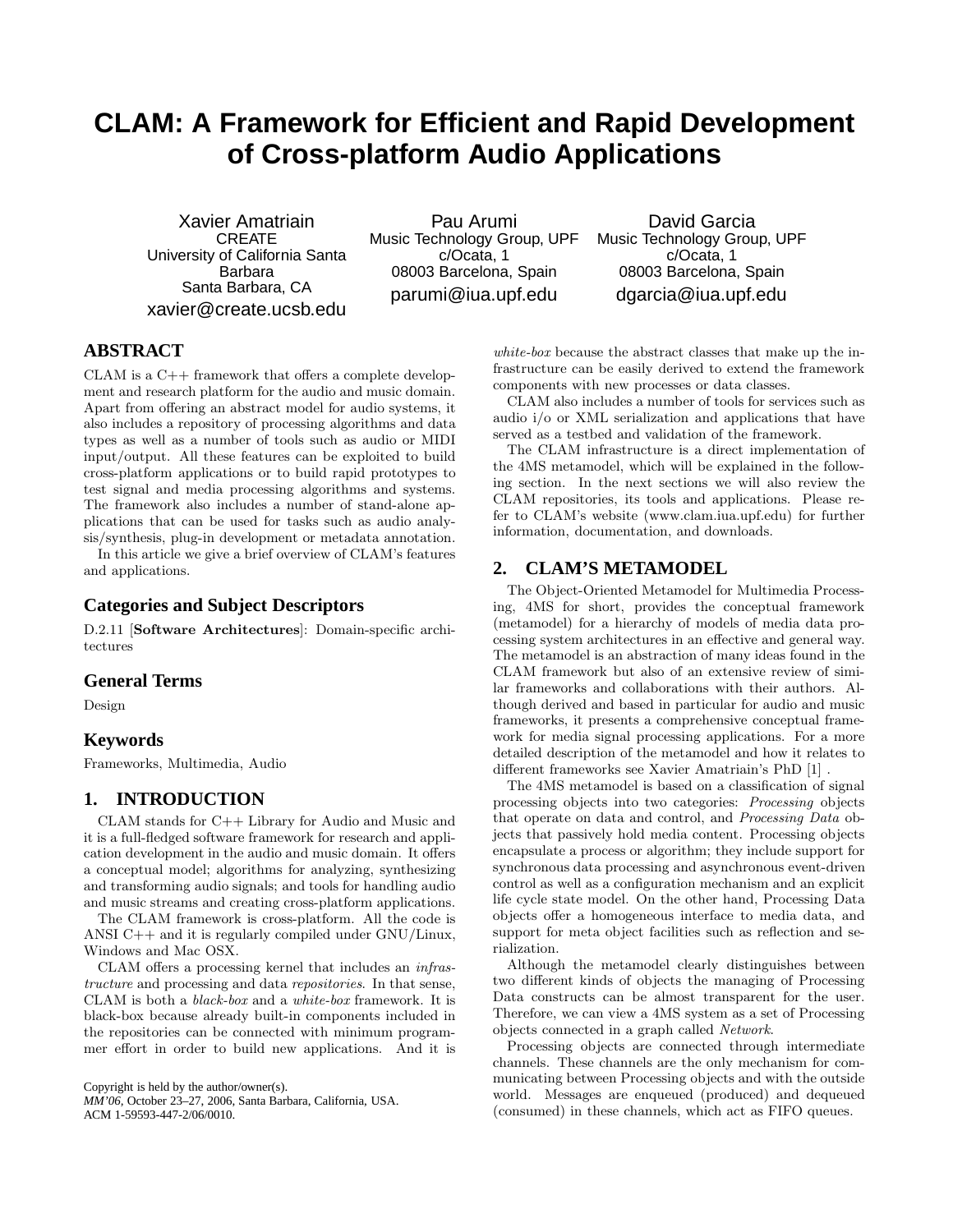

Figure 1: The CLAM framework components

The metamodel offers two kinds of connection mechanisms: ports and controls. Ports transmit data and have a synchronous data flow nature while controls transmit events and have an asynchronous nature. By synchronous, we mean that messages get produced and consumed at a predictable —if not fixed— rate. And by asynchronous we mean that such a rate doesn't exist and the communication follows an event-driven schema.

But apart from the incoming and outcoming data, some other entity —probably the user through a GUI slider might want to change some parameters of the algorithm. This control events will arrive, unlike the audio stream, sparsely or in bursts. In this case the processing object will receive these events through various (input) control channels: one for the gain amount, another for the frequency, etc.

The data flows through the ports when a processing is fired (by receiving a  $Do()$  message).

Processing objects can consume and produce at different rates and consume an arbitrary number of tokens at each firing. Connecting these processing objects is not a problem as long as the ports are of the same data type. The data flow is handled by a FlowControl entity that figures out how to schedule the firings in a way that avoids firing a processing with not enough data in its input ports or not enough space into its output ports.

#### **3. REPOSITORIES**

The Processing Repository contains a large set of ready-touse processing algorithms, and the Processing Data Repository contains all the classes that act as data containers to be input or output to the processing algorithms.

The Processing Repository includes around 150 different Processing classes, classified in the following categories: Analysis, ArithmeticOperators, AudioFileIO, AudioIO, Controls, Generators, MIDIIO, Plugins, SDIFIO, Synthesis, and Transformations. Although the repository has a strong bias toward spectral-domain processing because of our group's background and interests, there are enough encapsulated algorithms and tools so as to cover a broad range of possible applications.

On the other hand, in the Processing Data Repository we offer the encapsulated versions of the most commonly used data types such as Audio, Spectrum, SpectralPeaks, Envelope or Segment. It is interesting to note that all of these classes make use of the data infrastructure and are therefore able to offer services such as a homogeneous interface or built-in automatic XML persistence.

#### **4. TOOLS**

Apart from the infrastructure and the repositories, which together make up the CLAM processing kernel CLAM also includes a number of tools that can be necessary to build an audio application.

#### **4.1 XML**

Any CLAM Component can be stored to XML. Furthermore, Processing Data and Processing Configurations make use of a macro-derived mechanism that provides automatic XML support without having to add a single line of code [4].

## **4.2 GUI**

When designing CLAM we had to think about ways of integrating the core of the framework tools with a graphical user interface that may be used as a front-end to the framework functionalities. CLAM offers a toolkit-independent support through the CLAM Visualization Module. This general Visualization infrastructure is completed by some already implemented presentations and widgets. These are offered both for the FLTK toolkit and the Trolltech's Qt framework . An example of such utilities are convenient debugging tools called Plots. Plots offer ready-to-use independent widgets that include the presentation of the main Processing Data in the CLAM framework such as audio, spectrum, spectral peaks. . .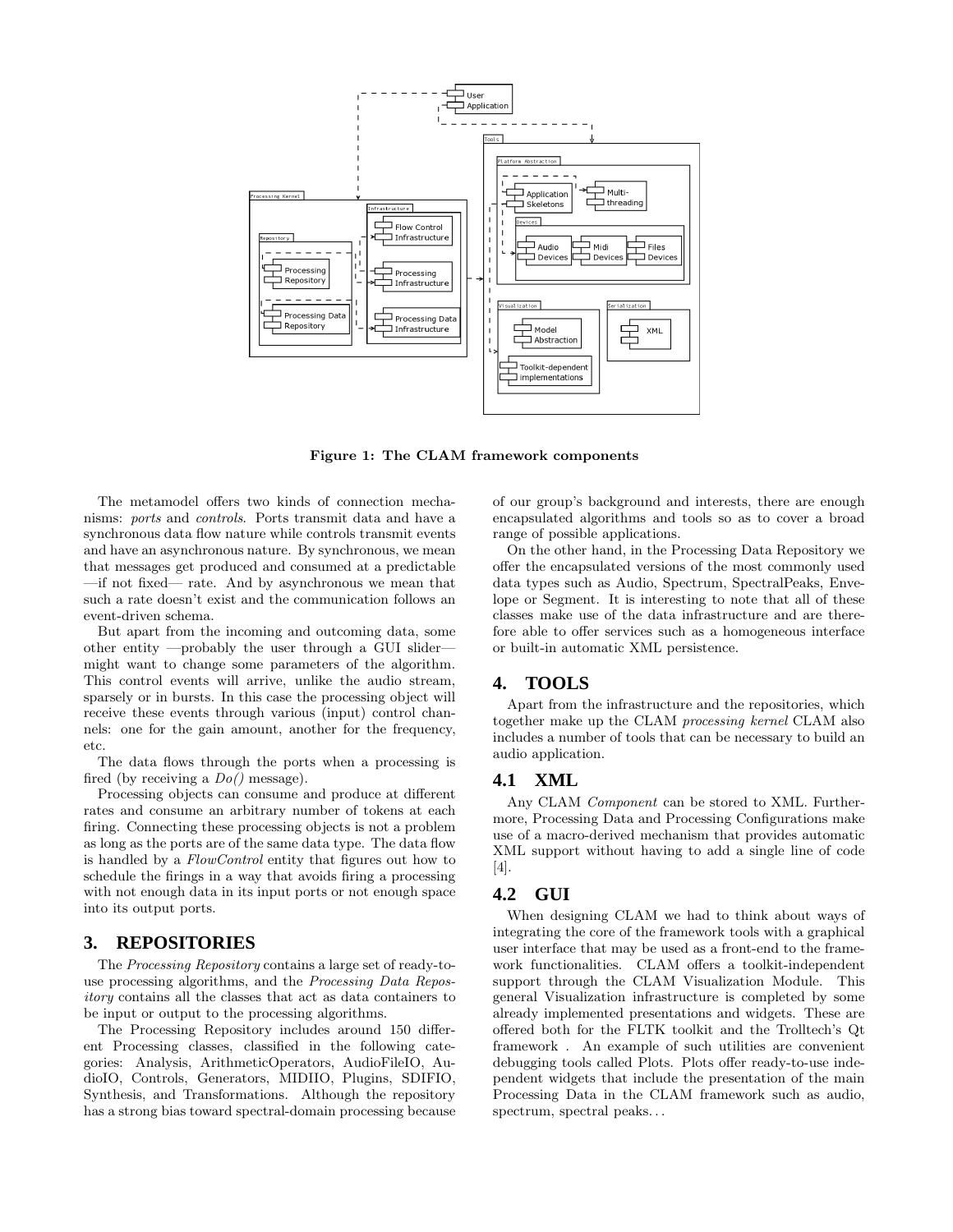

Figure 2: a 4MS processing network

## **4.3 Platform Abstraction**

Under this category we include all those CLAM tools that encapsulate system-level functionalities and allow a CLAM user to access them transparently from the operating system or platform.

Using these tools a number of services –such as Audio input/output, MIDI input/output or SDIF file support– can be added to an application and then used on different operating systems without changing a single line of code.

#### **5. APPLICATIONS**

The framework has been tested on —but also has been driven by— a number of applications. Most of them will be introduced in the following paragraphs. The last subsection shows the CLAM visual building tools. Though initially considered separate applications, they now allow visually building applications without writing any line of code thus becoming part of the framework.

#### **5.1 SMS Analysis/Synthesis**

The main goal of the application is to analyze, transform and synthesize back a given sound using the Sinusoidal plus Residual model [2]. In order to do so the application reads an XML configuration file, and an audio file or a previously analyzed sdif file. The input sound is analyzed, transformed in the spectral domain according to a transformation score and then synthesized back.



Figure 3: Editing low-level descriptors and segments with the CLAM Music Annotator

#### **5.2 The Music Annotator**

The CLAM Music Annotator [3] is a tool for editing audio descriptors. The application can be used as a platform for launching extraction algorithms that analyze the signal and produce different kinds of descriptors. These processes can be either local or web services. But most importantly, the Annotator includes a powerful GUI to manually edit the result of these algorithms from the audio sample level to the song level.

#### **5.3 SALTO**

SALTO is a software based synthesizer that is also based on the Sinusoidal plus Residual technique. It implements a general architecture for these synthesizers but it is cur